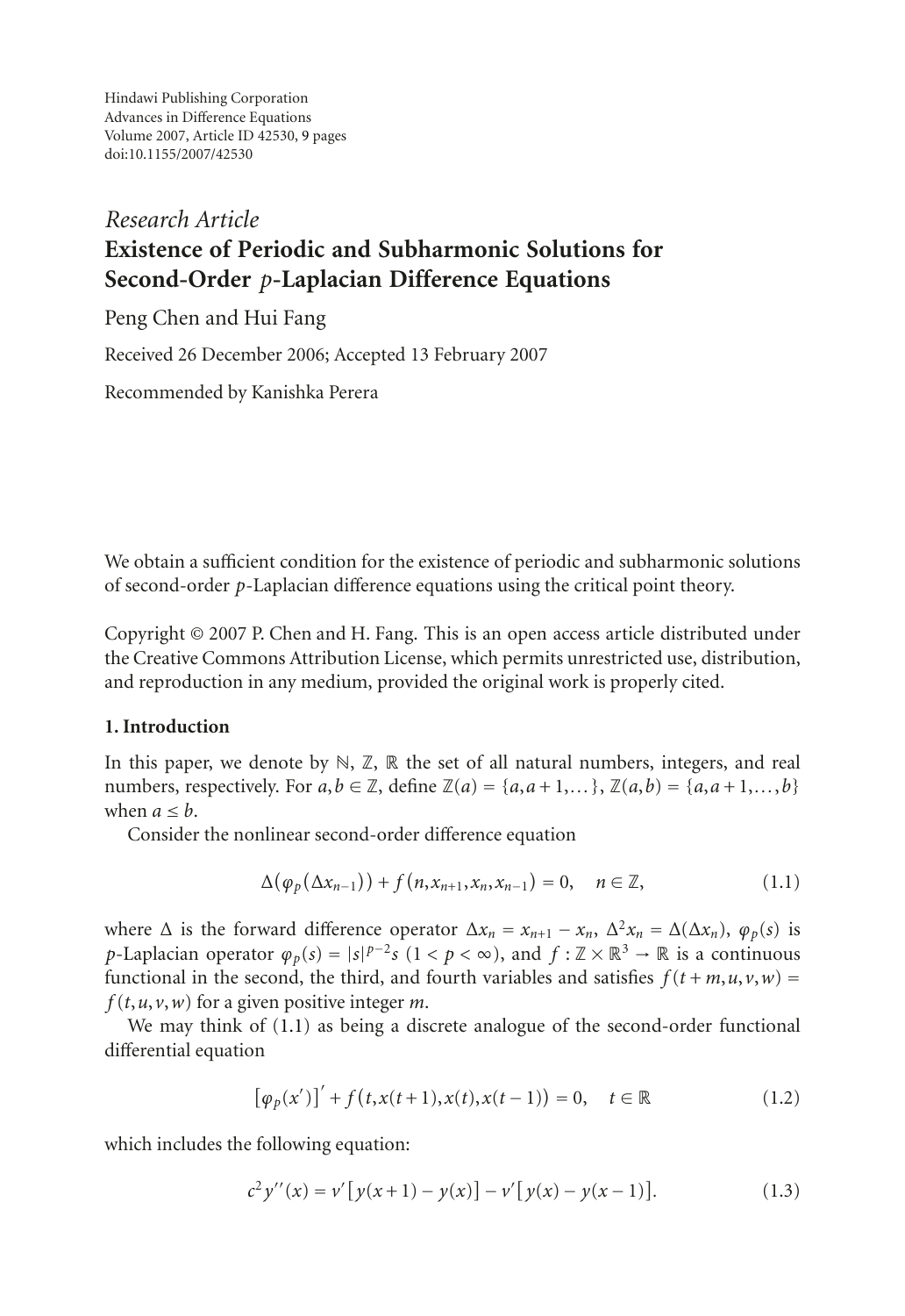Equations similar in structure to [\(1.3\)](#page-0-1) arise in the study of the existence of solitary waves of lattice differential equations, see [\[1](#page-8-1)] and the references cited therein.

Some special cases of [\(1.1\)](#page-0-0) have been studied by many researchers via variational methods, see [\[2](#page-8-2)[–7\]](#page-8-3). However, to our best knowledge, no similar results are obtained in the literature for [\(1.1\)](#page-0-0). Since *f* in (1.1) depends on  $x_{n+1}$  and  $x_{n-1}$ , the traditional ways of establishing the functional in [\[2](#page-8-2)[–7](#page-8-3)] are inapplicable to our case. The main purpose of this paper is to give some sufficient conditions for the existence of periodic and subharmonic solutions of [\(1.1\)](#page-0-0) using the critical point theory.

## **2. Some basic lemmas**

To apply critical point theory to study the existence of periodic solutions of  $(1.1)$ , we will state some basic notations and lemmas (see  $[5, 8]$  $[5, 8]$  $[5, 8]$  $[5, 8]$ ), which will be used in the proofs of our main results.

Let *S* be the set of sequences,  $x = (..., x_{-n},..., x_{-1},x_0,x_1,...,x_n,...) = \{x_n\}_{-\infty}^{+\infty}$ , that is,<br>  $\{x - \{x\} : x \in \mathbb{R} \mid n \in \mathbb{Z}\}$ . For a given positive integer a and  $m \in \mathbb{R}$  is defined as a *S* = { $x = \{x_n\}$  :  $x_n \in \mathbb{R}, n \in \mathbb{Z}$ }. For a given positive integer *q* and *m*,  $E_{qm}$  is defined as a subspace of *S* by

$$
E_{qm} = \{x = \{x_n\} \in S \mid x_{n+qm} = x_n, n \in \mathbb{Z}\}.
$$
 (2.1)

For any  $x, y \in S$ ,  $a, b \in \mathbb{R}$ ,  $ax + by$  is defined by

<span id="page-1-0"></span>
$$
ax + by = \{ax_n + by_n\}_{n = -\infty}^{+\infty}.
$$
 (2.2)

Then *S* is a vector space. Clearly,  $E_{qm}$  is isomorphic to  $\mathbb{R}^{qm}$ ,  $E_{qm}$  can be equipped with inner product

$$
\langle x, y \rangle_{E_{qm}} = \sum_{j=1}^{qm} x_j y_j, \quad \forall x, y \in E_{qm}, \tag{2.3}
$$

by which the norm  $\|\cdot\|$  can be induced by

$$
||x|| = \left(\sum_{j=1}^{qm} x_j^2\right)^{1/2}, \quad \forall x \in E_{qm}.
$$
 (2.4)

It is obvious that *Eqm* with the inner product in [\(2.3\)](#page-1-0) is a finite dimensional Hilbert space and linearly homeomorphic to R*qm*.

On the other hand, we define the norm  $\|\cdot\|_p$  on  $E_{qm}$  as follows:

<span id="page-1-1"></span>
$$
||x||_p = \left(\sum_{i=1}^{qm} |x_i|^p\right)^{1/p},\tag{2.5}
$$

for all  $x \in E_{qm}$  and  $p > 1$ . Clearly,  $||x|| = ||x||_2$ . Since  $|| \cdot ||_p$  and  $|| \cdot ||_2$  are equivalent, there exist constants  $C_1$ ,  $C_2$ , such that  $C_2 \ge C_1 > 0$ , and

$$
C_1 \|x\|_p \le \|x\|_2 \le C_2 \|x\|_p, \quad \forall x \in E_{qm}.
$$
 (2.6)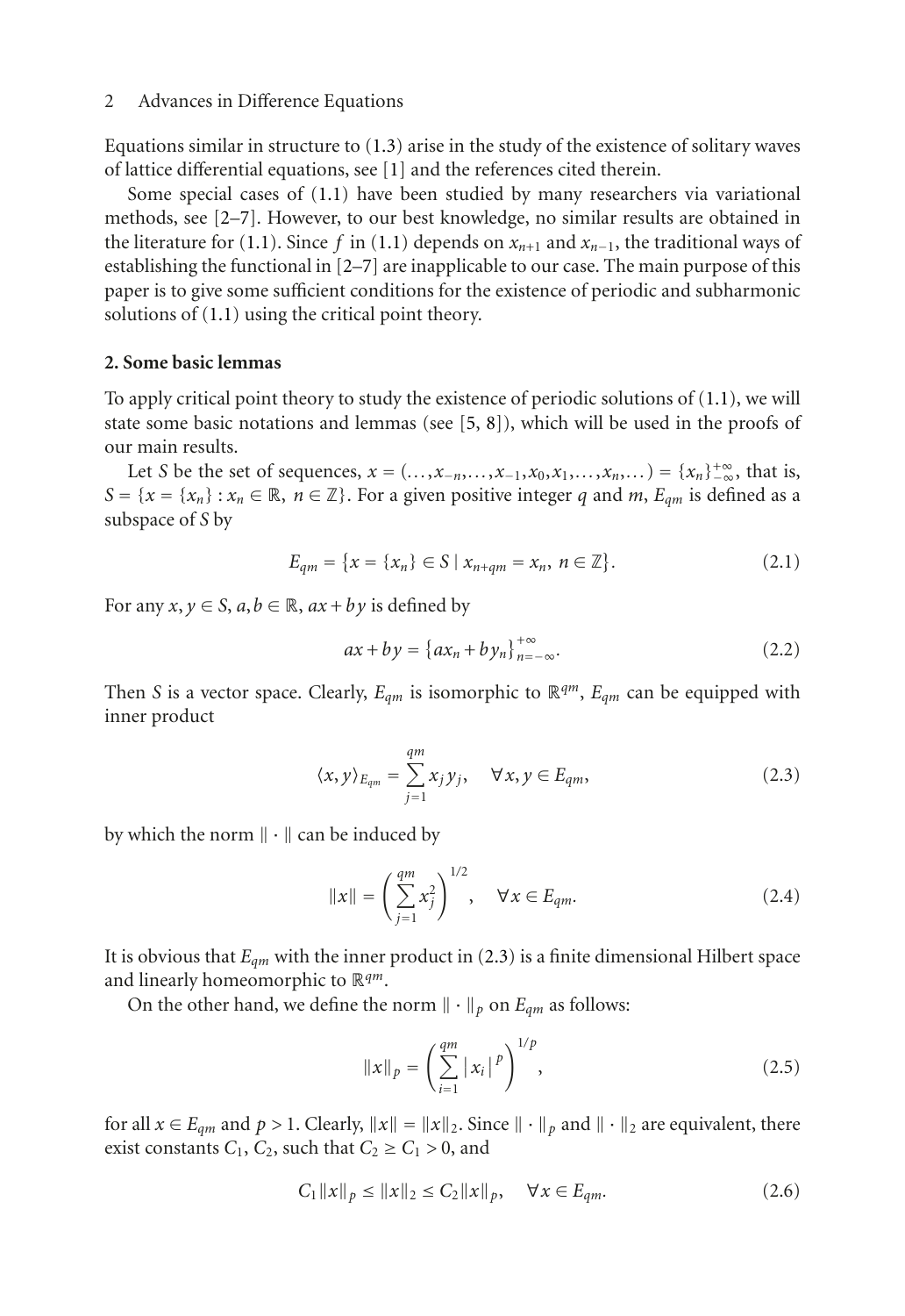Define the functional *<sup>J</sup>* on *Eqm* as follows:

$$
J(x) = \sum_{n=1}^{qm} \left[ \frac{1}{p} \left| \Delta x_n \right|^{p} - F(n, x_{n+1}, x_n) \right],
$$
 (2.7)

where

$$
f(t, u, v, w) = F'_2(t - 1, v, w) + F'_3(t, u, v),
$$
  

$$
F'_2(t - 1, v, w) = \frac{\partial F(t - 1, v, w)}{\partial v}, \qquad F'_3(t, u, v) = \frac{\partial F(t, u, v)}{\partial v},
$$
 (2.8)

then

$$
f(n, x_{n+1}, x_n, x_{n-1}) = F'_3(n, x_{n+1}, x_n) + F'_2(n-1, x_n, x_{n-1}).
$$
 (2.9)

Clearly,  $J \in C^1(E_{qm}, \mathbb{R})$  and for any  $x = \{x_n\}_{n \in \mathbb{Z}} \in E_{qm}$ , by using  $x_0 = x_{qm}, x_1 = x_{qm+1}$ , we can compute the partial derivative as

$$
\frac{\partial J}{\partial x_n} = -(\Delta(\varphi_p(\Delta x_{n-1})) + f(n, x_{n+1}, x_n, x_{n-1})), \quad n \in \mathbb{Z}(1, qm). \tag{2.10}
$$

By the periodicity of  $\{x_n\}$  and  $f(t, u, v, w)$  in the first variable *t*, we reduce the existence of periodic solutions of [\(1.1\)](#page-0-0) to the existence of critical points of *J* on *Eqm*. That is, the functional *J* is just the variational framework of [\(1.1\)](#page-0-0).

For convenience, we identify  $x \in E_{qm}$  with  $x = (x_1, x_2, \ldots, x_{qm})^T$ .

Let *X* be a real Hilbert space,  $I \in C^1(X, \mathbb{R})$ , which means that *I* is a continuously *Fr´echet* differentiable functional defined on *X*. *I* is said to satisfy Palais-Smale condition (P-S condition for short) if any sequence  $\{u_n\} \subset X$  for which  $\{I(u_n)\}$  is bounded and  $I'(u_n) \to 0$ , as  $n \to \infty$ , possesses a convergent subsequence in *X*.<br>Let *B* be the open ball in *X* with radius a and centered at

Let  $B_\rho$  be the open ball in *X* with radius  $\rho$  and centered at 0 and let  $\partial B_\rho$  denote its boundary.

LEMMA 2.1 (linking theorem) [\[8](#page-8-5), Theorem 5.3]. *Let X be a real Hilbert space,*  $X = X_1 \oplus X_2$ , *where*  $X_1$  *is a finite-dimensional subspace of*  $X$ *. Assume that*  $I \in C^1(X, \mathbb{R})$  *satisfies the* P-S *condition and*

 $(A_1)$  *there exist constants*  $σ > 0$  *and*  $ρ > 0$ *, such that*  $I|_{∂B_0 ∩ X_2} ≥ σ$ ;

(A2) *there is an <sup>e</sup>* <sup>∈</sup> *∂B*<sup>1</sup> <sup>∩</sup> *<sup>X</sup>*<sup>2</sup> *and a constant <sup>R</sup>*<sup>1</sup> *> ρ, such that <sup>I</sup>*|*∂Q* <sup>≤</sup> <sup>0</sup>*, where <sup>Q</sup>* <sup>=</sup>  $(B_{R_1} \cap X_1) \oplus \{re \mid 0 < r < R_1\}.$ 

*Then, I possesses a critical value*  $c \geq \sigma$ *, where* 

$$
c = \inf_{h \in \Gamma} \max_{u \in Q} I(h(u)), \qquad \Gamma = \{ h \in C(\overline{Q}, X) | h|_{\partial Q} = id \}
$$
 (2.11)

*and* id *denotes the identity operator.*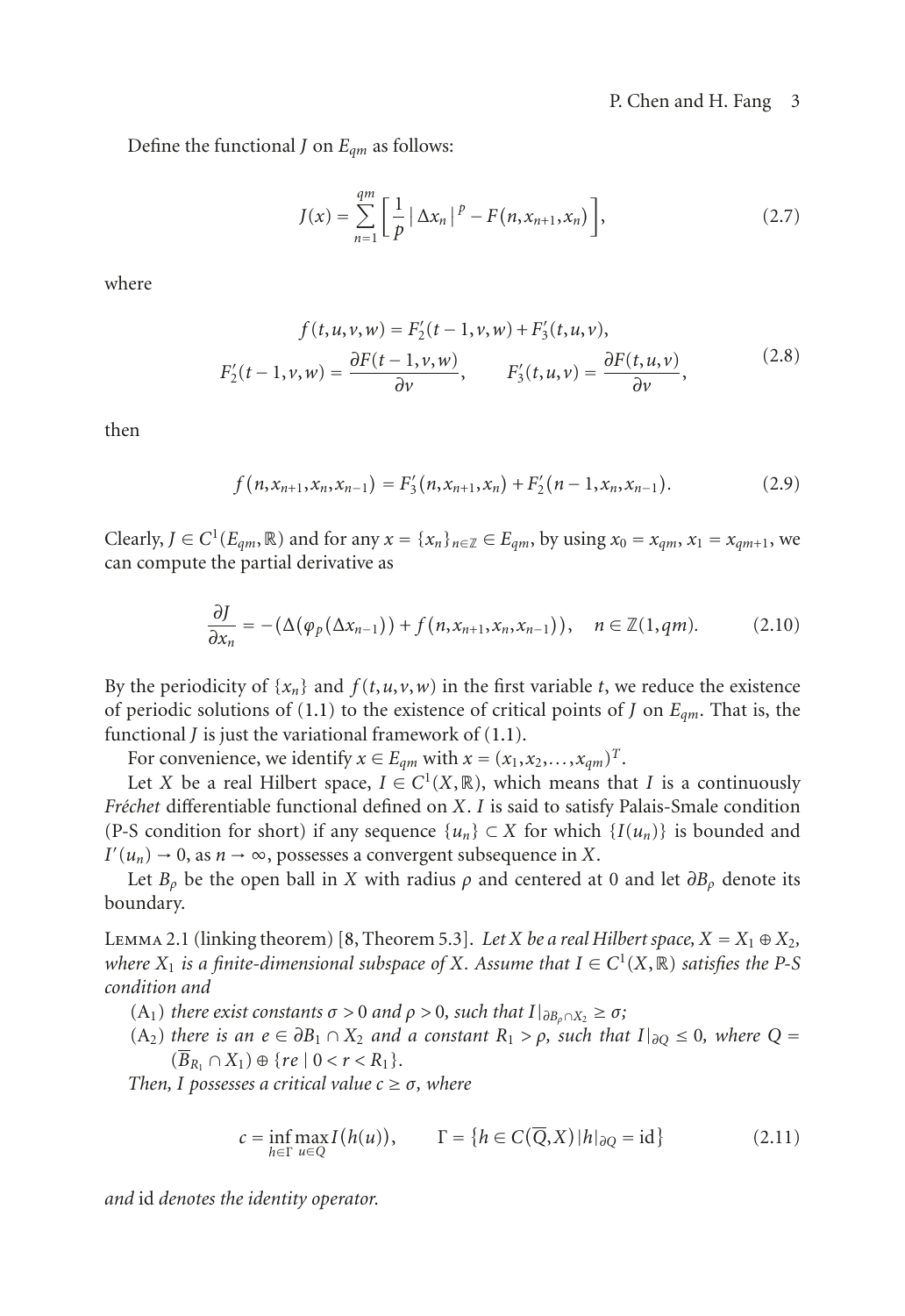#### <span id="page-3-0"></span>**3. Main results**

Theorem 3.1. *Assume that the following conditions are satisfied:*

- $(H_1)$   $f(t, u, v, w) \in C(\mathbb{R}^4, \mathbb{R})$  and there exists a positive integer *m*, such that for every  $(t, u, v, w) \in \mathbb{R}^4$ ,  $f(t + m, u, v, w) = f(t, u, v, w);$
- (H2) *there exists a functional F*(*t*,*u*,*v*) <sup>∈</sup> *C*1(R3,R) *with F*(*t*,*u*,*v*) <sup>≥</sup> <sup>0</sup> *and it satisfies*

$$
F'_{2}(t-1,\nu,w) + F'_{3}(t,u,\nu) = f(t,u,\nu,w),
$$
  
\n
$$
\lim_{\rho \to 0} \frac{F(t,u,\nu)}{\rho^p} = 0, \quad \rho = \sqrt{u^2 + \nu^2};
$$
\n(3.1)

(H<sub>3</sub>) *there exist constants*  $\beta \ge p+1$ ,  $a_1 > 0$ ,  $a_2 > 0$ , *such that* 

$$
F(t, u, v) \ge a_1 \left(\sqrt{u^2 + v^2}\right)^{\beta} - a_2, \quad \forall (t, u, v) \in \mathbb{R}^3.
$$
 (3.2)

*Then, for a given positive integer q, [\(1.1\)](#page-0-0) has at least two nontrivial qm-periodic solutions.*

First, we prove two lemmas which are useful in the proof of [Theorem 3.1.](#page-3-0)

<span id="page-3-1"></span>LEMMA 3.2. Assume that  $f(t, u, v, w)$  satisfies condition  $(H_3)$  of [Theorem 3.1,](#page-3-0) then the func*tional*  $J(x) = \sum_{n=1}^{qm} [1/p|\Delta x_n|^p - F(n, x_{n+1}, x_n)]$  *is bounded from above on*  $E_{qm}$ .

*Proof.* By (H<sub>3</sub>), there exist  $a_1 > 0$ ,  $a_2 > 0$ ,  $\beta > p$ , such that for all  $x \in E_{qm}$ ,

$$
J(x) = \sum_{n=1}^{qm} \left[ \frac{1}{p} \left| \Delta x_n \right|^{p} - F(n, x_{n+1}, x_n) \right] \le \sum_{n=1}^{qm} \left[ \frac{2^p}{p} \max \left\{ \left| x_{n+1} \right|^{p}, \left| x_n \right|^{p} \right\} - F(n, x_{n+1}, x_n) \right]
$$
  

$$
\le \frac{2^p}{p} \sum_{n=1}^{qm} \left[ \left| x_{n+1} \right|^{p} + \left| x_n \right|^{p} \right] - a_1 \sum_{n=1}^{qm} \left( \sqrt{x_{n+1}^2 + x_n^2} \right)^{\beta} + a_2 q m
$$
  

$$
\le \frac{2^{p+1}}{p} \sum_{n=1}^{qm} \left| x_n \right|^{p} - a_1 \sum_{n=1}^{qm} \left| x_n \right|^{p} + a_2 q m = \frac{2^{p+1}}{p} ||x||_p^{p} - a_1 ||x||_p^{\beta} + a_2 q m. \tag{3.3}
$$

In view of  $(2.6)$ , there exist constants  $C_1$ ,  $C_3$ , such that

$$
||x||_p \le \frac{1}{C_1} ||x||, \qquad ||x||_p \ge \frac{1}{C_3} ||x||. \tag{3.4}
$$

So

$$
J(x) \le \frac{2^{p+1}}{p(C_1)^p} ||x||^p - \frac{a_1}{(C_3)^p} ||x||^{\beta} + a_2 qm.
$$
 (3.5)

By  $\beta > p$  and the above inequality, there exists a constant *M* > 0, such that for every *x* ∈  $F$  —  $I(x) < M$ . The proof is complete  $E_{am}$ ,  $J(x) \leq M$ . The proof is complete.

<span id="page-3-2"></span>LEMMA 3.3. Assume that  $f(t, u, v, w)$  satisfies condition (H<sub>3</sub>) of [Theorem 3.1,](#page-3-0) then the func*tional J satisfies P-S condition.*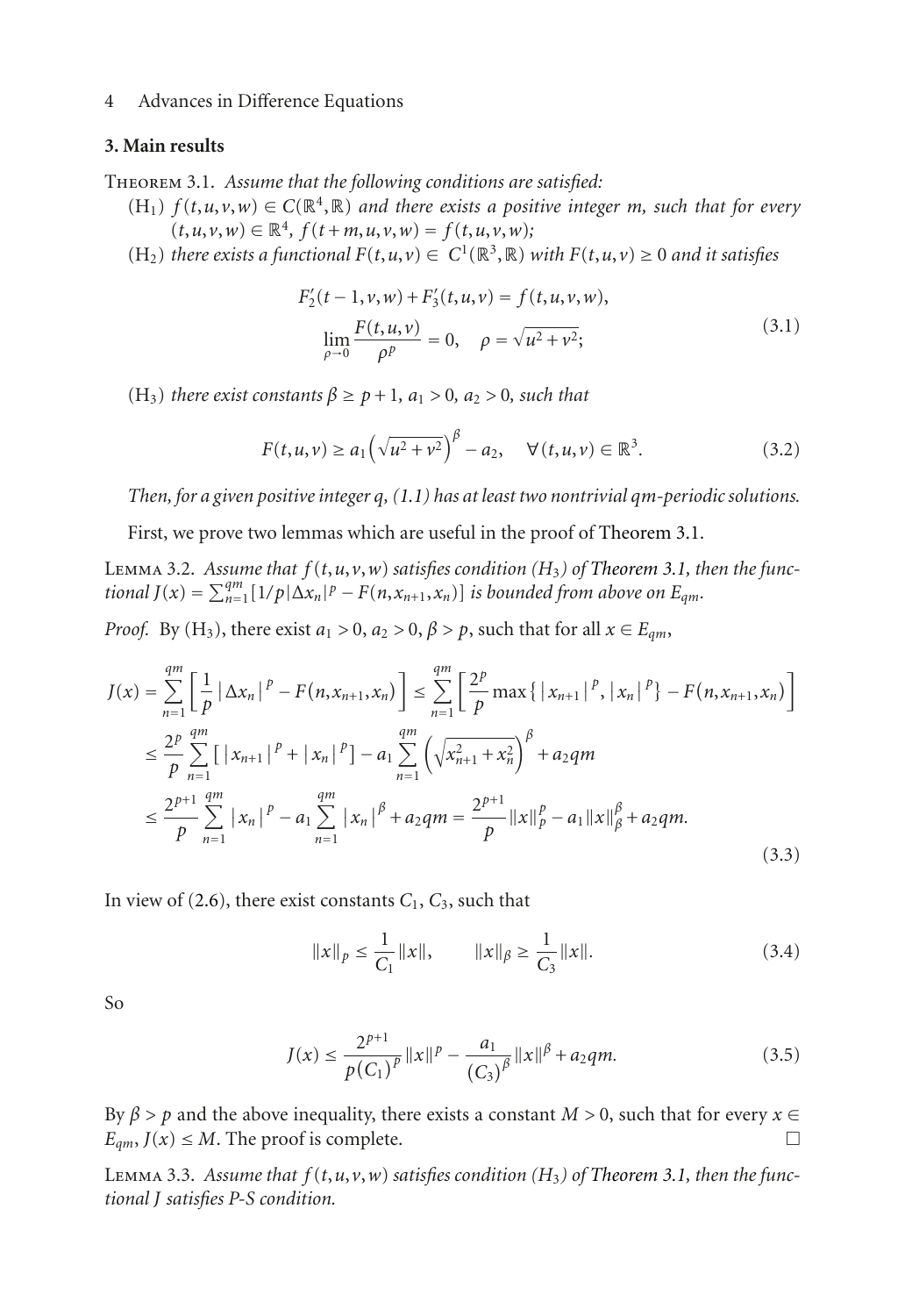*Proof.* Let  $x^{(k)} \in E_{qm}$ , for all  $k \in N$ , be such that  $\{J(x^{(k)})\}$  is bounded. Then there exists  $M_1 > 0$  such that  $M_1 > 0$ , such that

$$
-M_1 \le J(x^{(k)}) \le \frac{2^{p+1}}{pC_1^p} ||x^{(k)}||^p - \frac{a_1}{C_3^p} ||x^{(k)}||^{\beta} + a_2 qm,
$$
\n(3.6)

that is,

$$
\frac{a_1}{C_3 \beta} ||x^{(k)}||^{\beta} - \frac{2^{p+1}}{p C_1^p} ||x^{(k)}||^p \le M_1 + a_2 q m.
$$
 (3.7)

By  $\beta > p$ , there exists  $M_2 > 0$  such that for every  $k \in N$ ,  $||x^{(k)}||$ .<br>Thus  $\{x^{(k)}\}$  is bounded on *F* Since *F* is finite dimen  $≤ M_2.$ <br> $sinal$ 

Thus,  $\{x^{(k)}\}$  is bounded on  $E_{qm}$ . Since  $E_{qm}$  is finite dimensional, there exists a subse-<br>ence of  $\{x^{(k)}\}$ , which is convergent in  $E_{qn}$  and the P-S condition is verified quence of  $\{x^{(k)}\}$ , which is convergent in  $E_{qm}$  and the P-S condition is verified.  $\Box$  $\Box$ 

*Proof of [Theorem 3.1.](#page-3-0)* The proof of [Lemma 3.2](#page-3-1) implies  $\lim_{\|x\| \to \infty} J(x) = -\infty$ , then  $-J$  is coercive. Let  $c_0 = \sup_{x \in J} J(x)$ . By continuity of *L* on *F* there exists  $\overline{x} \in F$  such that *x*coercive. Let  $c_0 = \sup_{x \in E_{qm}} f(x)$ . By continuity of *J* on  $E_{qm}$ , there exists  $\overline{x} \in E_{qm}$ , such that  $I(\overline{x}) = c_0$  and  $\overline{x}$  is a critical point of *J*. We claim that  $c_0 > 0$ . In fact, we have  $J(\overline{x}) = c_0$ , and  $\overline{x}$  is a critical point of *J*. We claim that  $c_0 > 0$ . In fact, we have

$$
J(x) = \frac{1}{p} \left( \left[ \sum_{n=1}^{qm} |\Delta x_n|^p \right]^{1/p} \right)^p - \sum_{n=1}^{qm} F(n, x_{n+1}, x_n)
$$
  
\n
$$
\geq \frac{1}{p} \left( \frac{1}{C_2} \right)^p \left( \left[ \sum_{n=1}^{qm} |\Delta x_n|^2 \right]^{1/2} \right)^p - \sum_{n=1}^{qm} F(n, x_{n+1}, x_n)
$$
  
\n
$$
= \frac{1}{p} \left( \frac{1}{C_2} \right)^p \left[ \sum_{n=1}^{qm} 2(x_n^2 - x_n x_{n+1}) \right]^{p/2} - \sum_{n=1}^{qm} F(n, x_{n+1}, x_n)
$$
  
\n
$$
= \frac{1}{p} \left( \frac{1}{C_2} \right)^p (x^T A x)^{p/2} - \sum_{n=1}^{qm} F(n, x_{n+1}, x_n),
$$
\n(3.8)

where  $x = (x_1, x_2, \ldots, x_{am})^T$ ,

$$
A = \begin{pmatrix} 2 & -1 & 0 & \cdots & 0 & -1 \\ -1 & 2 & -1 & \cdots & 0 & 0 \\ 0 & -1 & 2 & \cdots & 0 & 0 \\ \vdots & \vdots & \ddots & \vdots & \vdots & \vdots \\ -1 & 0 & 0 & \cdots & -1 & 2 \end{pmatrix}_{q_m \times q_m}
$$
 (3.9)

Clearly, 0 is an eigenvalue of *A* and  $\xi = (v, v, \ldots, v)^T \in E_{am}$  is an eigenvector of *A* corresponding to 0, where  $v \neq 0$ ,  $v \in \mathbb{R}$ . Let  $\lambda_1, \lambda_2, \ldots, \lambda_{qm-1}$  be the other eigenvalues of A. By matrix theory, we have  $\lambda_j > 0$ , for all  $j \in \mathbb{Z}(1, qm - 1)$ .

Denote  $Z = \{ (v, v, \ldots, v)^T \in E_{qm} \mid v \in \mathbb{R} \}$  and  $Y = Z^{\perp}$ , such that  $E_{qm} = Y \oplus Z$ . Set

$$
\lambda_{\min} = \min_{j \in \mathbb{Z}(1,qm-1)} \lambda_j > 0, \qquad \lambda_{\max} = \max_{j \in \mathbb{Z}(1,qm-1)} \lambda_j > 0.
$$
 (3.10)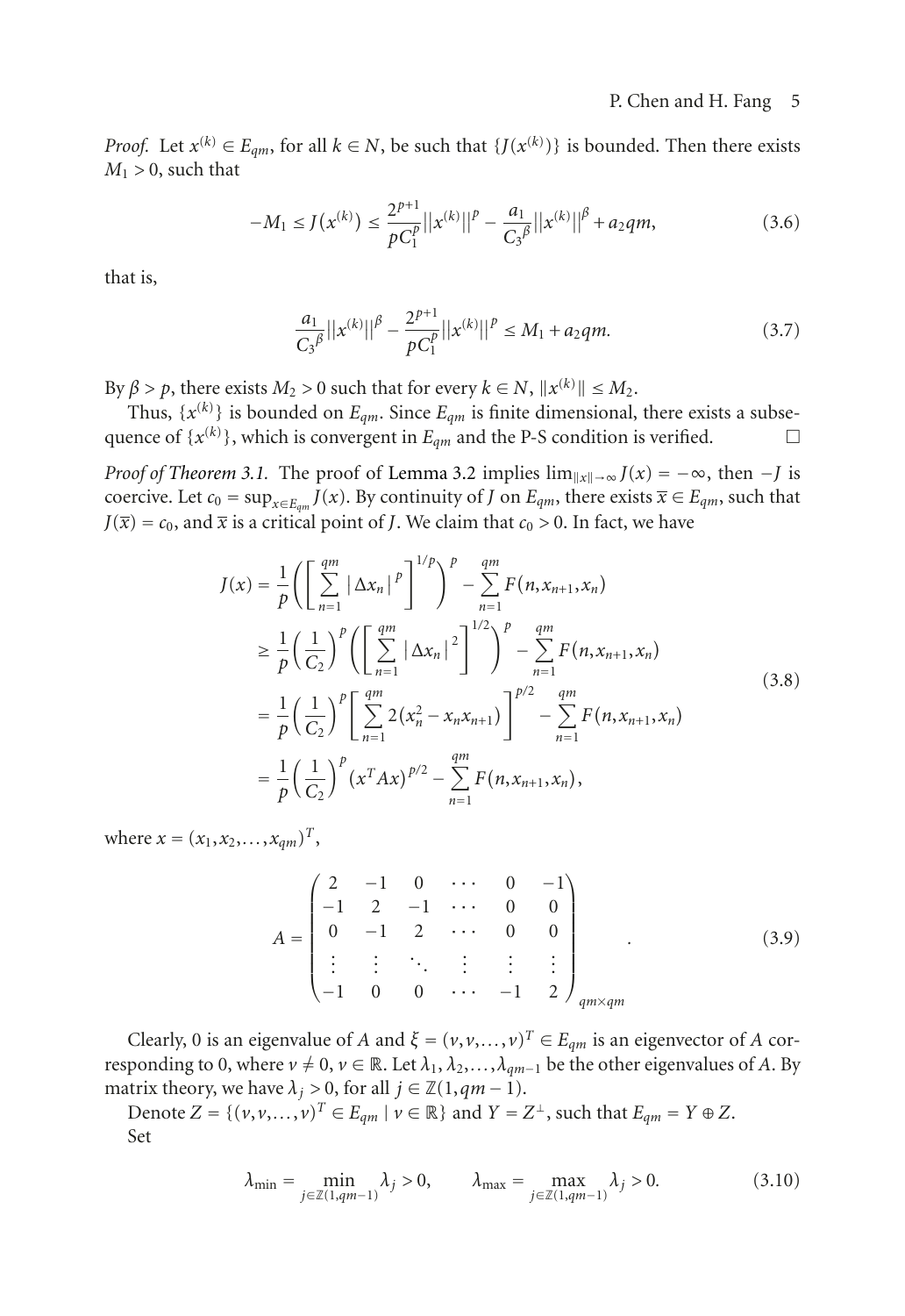By condition  $(H<sub>2</sub>)$ , we have

$$
\lim_{\rho \to 0} \frac{F(t, u, v)}{\rho^p} = 0, \quad \rho = \sqrt{u^2 + v^2}.
$$
\n(3.11)

Choose  $\varepsilon = 2^{-p/2-2}(1/p)\lambda_{\min}^{p/2}(C_1/C_2)^p$ , there exists  $\delta > 0$ , such that

$$
|F(t, u, v)| \le 2^{-p/2 - 2} \frac{1}{p} \lambda_{\min}^{p/2} \left(\frac{C_1}{C_2}\right)^p \rho^p, \quad \forall \rho \le \delta. \tag{3.12}
$$

Therefore, for any  $x = (x_1, x_2, \ldots, x_{qm})^T$  with  $||x|| \le \delta, x \in Y$ , we have

$$
J(x) \geq \frac{1}{p} \left(\frac{1}{C_2}\right)^p (x^T A x)^{p/2} - \sum_{n=1}^{qm} F(n, x_{n+1}, x_n)
$$
  
\n
$$
\geq \frac{1}{p} \lambda_{\min}^{p/2} \left(\frac{1}{C_2}\right)^p ||x||^p - 2^{-p/2 - 2} \frac{1}{p} \lambda_{\min}^{p/2} \left(\frac{C_1}{C_2}\right)^p \sum_{n=1}^{qm} \left[2^{p/2} \max\left(|x_{n+1}|^p, |x_n|^p\right)\right]
$$
  
\n
$$
\geq \frac{1}{p} \lambda_{\min}^{p/2} \left(\frac{1}{C_2}\right)^p ||x||^p - 2^{-p/2 - 2} \frac{1}{p} \lambda_{\min}^{p/2} \left(\frac{C_1}{C_2}\right)^p \sum_{n=1}^{qm} \left[2^{p/2} (|x_{n+1}|^p + |x_n|^p)\right]
$$
  
\n
$$
= \frac{1}{p} \lambda_{\min}^{p/2} \left(\frac{1}{C_2}\right)^p ||x||^p - 2^{-p/2 - 2} \frac{1}{p} \lambda_{\min}^{p/2} \left(\frac{C_1}{C_2}\right)^p 2^{p/2 + 1} ||x||_p^p
$$
  
\n
$$
\geq \frac{1}{p} \lambda_{\min}^{p/2} \left(\frac{1}{C_2}\right)^p ||x||^p - \frac{1}{2p} \lambda_{\min}^{p/2} \left(\frac{C_1}{C_2}\right)^p \left(\frac{1}{C_1}\right)^p ||x||^p = \frac{1}{2p} \left(\frac{1}{C_2}\right)^p \lambda_{\min}^{p/2} ||x||^p.
$$
\n(3.13)

Take  $\sigma = 1/2p(1/C_2)^p\lambda_{\min}^{p/2}\delta^p$ , then

$$
J(x) \ge \sigma > 0, \quad \forall x \in Y \cap \partial B_{\delta}.
$$
 (3.14)

So

$$
c_0 = \sup_{x \in E_{qm}} J(x) \ge \sigma > 0,
$$
\n(3.15)

which implies that  $J$  satisfies the condition  $(A_1)$  of the linking theorem.

Noting that  $Ax = 0$ , for all  $x \in Z$ , we have

$$
J(x) \le \frac{1}{p} \left(\frac{1}{C_1}\right)^p \left(x^T A x\right)^{p/2} - \sum_{n=1}^{qm} F(n, x_{n+1}, x_n) \le 0. \tag{3.16}
$$

Therefore, the critical point associated to the critical value  $c_0$  of *J* is a nontrivial  $qm$ periodic solution of [\(1.1\)](#page-0-0). Now, we need to verify other conditions of the linking theorem.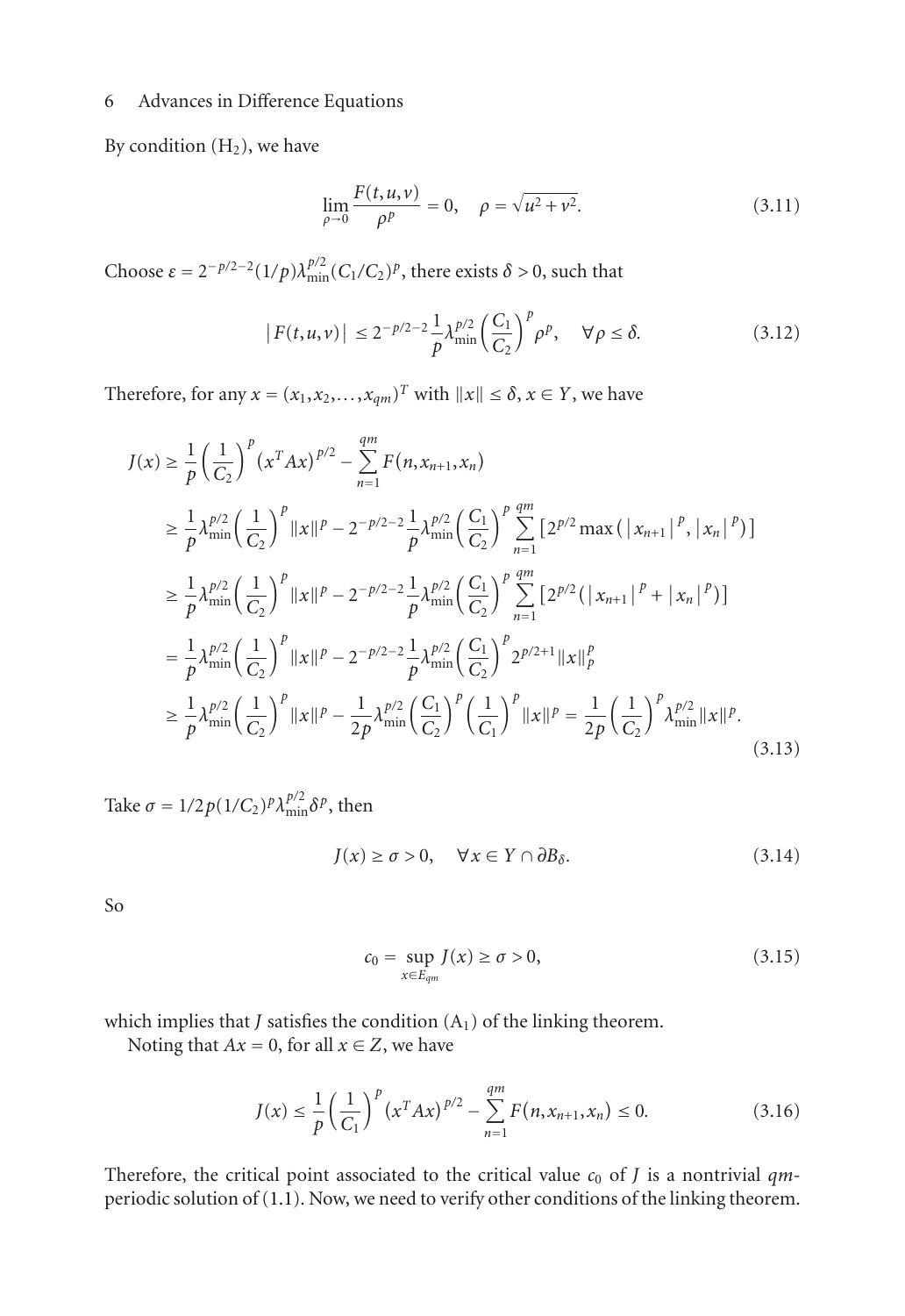By [Lemma 3.3,](#page-3-2) *J* satisfies P-S condition. So, it suffices to verify condition  $(A_2)$ . Take  $e \in$  $\partial B_1 \cap Y$ , for any  $z \in Z$ ,  $r \in \mathbb{R}$ , let  $x = re + z$ , then

$$
J(x) = \frac{1}{p} \sum_{n=1}^{qm} |\Delta x_n|^p - \sum_{n=1}^{qm} F(n, x_{n+1}, x_n) \le \frac{1}{p} \left(\frac{1}{C_1}\right)^p \left(\sum_{n=1}^{qm} |\Delta x_n|^2\right)^{p/2} - \sum_{n=1}^{qm} F(n, x_{n+1}, x_n)
$$
  
\n
$$
= \frac{1}{p} \left(\frac{1}{C_1}\right)^p (x^T A x)^{p/2} - \sum_{n=1}^{qm} F(n, x_{n+1}, x_n)
$$
  
\n
$$
= \frac{1}{p} \left(\frac{1}{C_1}\right)^p \langle A(re+z), (re+z)\rangle^{p/2} - \sum_{n=1}^{qm} F(n, re_{n+1} + z_{n+1}, re_n + z_n)
$$
  
\n
$$
= \frac{1}{p} \left(\frac{1}{C_1}\right)^p \langle Are, re \rangle^{p/2} - \sum_{n=1}^{qm} F(n, re_{n+1} + z_{n+1}, re_n + z_n)
$$
  
\n
$$
\le \frac{1}{p} \left(\frac{1}{C_1}\right)^p \lambda_{\max}^{p/2} r^p - a_1 \sum_{n=1}^{qm} \left(\sqrt{(re_{n+1} + z_{n+1})^2 + (re_n + z_n)^2}\right)^p + a_2 q m
$$
  
\n
$$
\le \frac{1}{p} \left(\frac{1}{C_1}\right)^p \lambda_{\max}^{p/2} r^p - a_1 \left(\frac{1}{C_3}\right)^p \left(\sum_{n=1}^{qm} \left[ (re_{n+1} + z_{n+1})^2 + (re_n + z_n)^2 \right] \right)^{p/2} + a_2 q m
$$
  
\n
$$
= \frac{1}{p} \lambda_{\max}^{p/2} \left(\frac{1}{C_1}\right)^p r^p - a_1 \left(\frac{1}{C_3}\right)^p (2r^2 + 2||z||^2)^{p/2} + a_2 q m
$$
  
\n
$$
\le \frac{1}{p} \lambda_{\max}^{p/2} \left(\frac{1}{C_1}\right)^p r^p - a_1 \left(\frac{1}{C_3}\right)^p 2^{p/2} r^p - a_1 \left(\frac{1}{C_3}\right)^p
$$

Let

$$
g_1(r) = \frac{1}{p} \lambda_{\text{max}}^{p/2} \left(\frac{1}{C_1}\right)^p r^p - a_1 \left(\frac{1}{C_3}\right)^p 2^{p/2} r^{\beta}, \qquad g_2(t) = -a_1 \left(\frac{1}{C_3}\right)^p 2^{p/2} t^{\beta} + a_2 q m. \tag{3.18}
$$

Then

$$
\lim_{r \to +\infty} g_1(r) = -\infty, \qquad \lim_{t \to +\infty} g_2(t) = -\infty,
$$
\n(3.19)

and  $g_1(r)$  and  $g_2(t)$  are bounded from above.

Thus, there exists a constant  $R_2 > \delta$ , such that  $J(x) \leq 0$ , for all  $x \in \partial Q$ , where

$$
Q = (\overline{B}_{R_2} \cap Z) \oplus \{ re \mid 0 < r < R_2 \}.
$$
 (3.20)

By the linking theorem, *J* possesses a critical value  $c \ge \sigma > 0$ , where

$$
c = \inf_{h \in \Gamma} \max_{u \in Q} J(h(u)),
$$
  
\n
$$
\Gamma = \{ h \in C(\overline{Q}, E_{qm}) | h|_{\partial Q} = id \}.
$$
\n(3.21)

The rest of the proof is similar to that of [\[5](#page-8-4), Theorem 1.1], but for the sake of completeness, we give the details.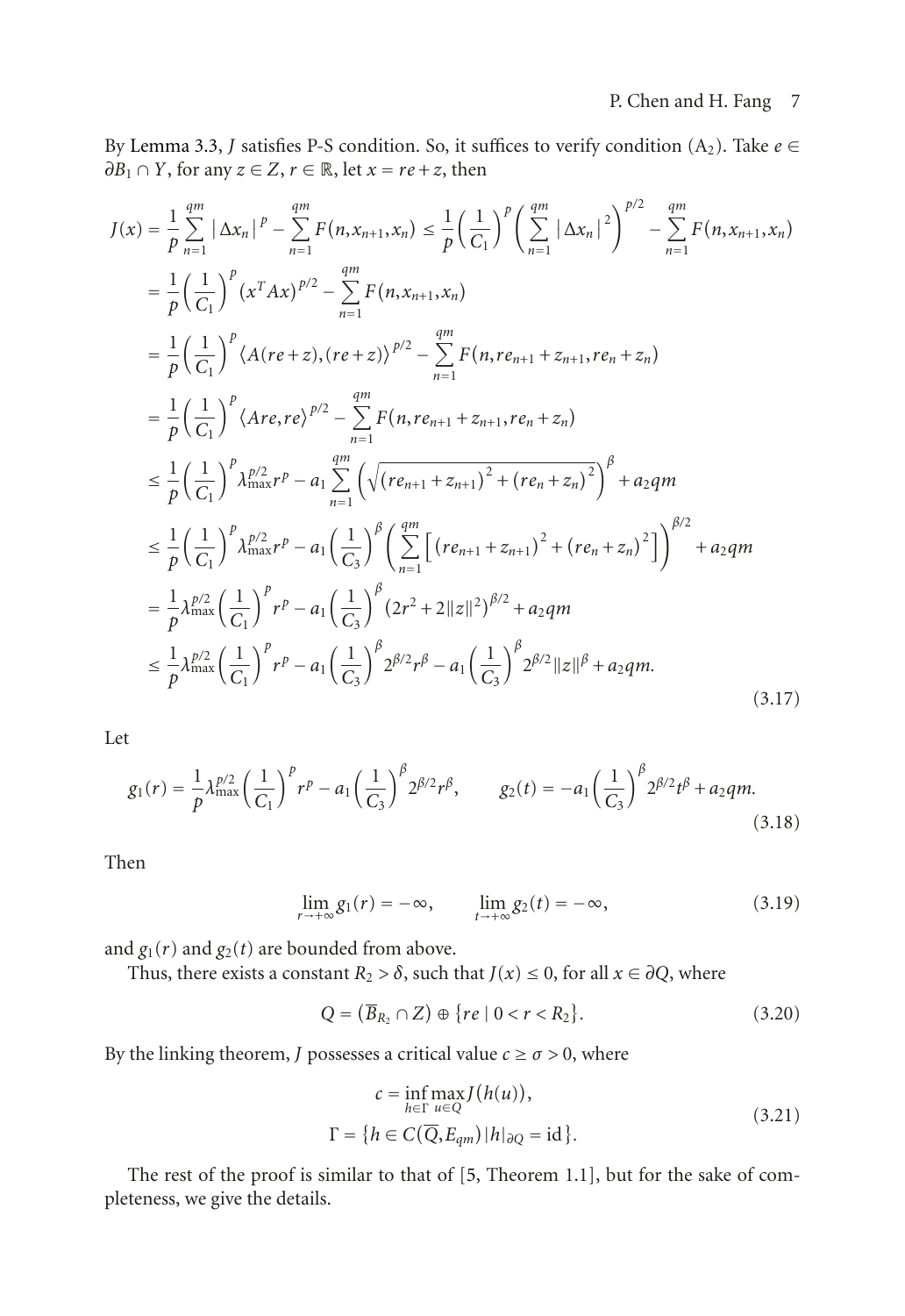Let  $\tilde{x} \in E_{qm}$  be a critical point associated to the critical value *c* of *J*, that is,  $J(\tilde{x}) = c$ . If  $\tilde{x} \neq \overline{x}$ , then the proof is complete; if  $\tilde{x} = \overline{x}$ , then  $c_0 = J(\overline{x}) = J(\tilde{x}) = c$ , that is

$$
\sup_{x \in E_{qm}} J(x) = \inf_{h \in \Gamma} \sup_{u \in Q} J(h(u)). \tag{3.22}
$$

Choose *h* = id, we have sup<sub>*x*∈*Q*</sub> *J*(*x*) = *c*<sub>0</sub>. Since the choice of *e* ∈  $\partial B_1 \cap Y$  is arbitrary, we can take  $-e ∈ ∂B_1 ∩ Y$ . By a similar argument, there exists a constant  $R_3 > ∂$ , for any  $x \in \partial Q_1, J(x) \leq 0$ , where

$$
Q_1 = (\overline{B}_{R_3} \cap Z) \oplus \{-re \mid 0 < r < R_3\}. \tag{3.23}
$$

Again, by using the linking theorem, *J* possesses a critical value  $c' \ge \sigma > 0$ , where

$$
c' = \inf_{h \in \Gamma_1 u \in Q_1} J(h(u)), \quad \Gamma_1 = \{ h \in C(\overline{Q}_1, E_{qm}) | h|_{\partial Q_1} = id \}.
$$
 (3.24)

If  $c' \neq c_0$ , then the proof is complete. If  $c' = c_0$ , then  $\sup_{x \in O_1} J(x) = c_0$ . Due to the fact that *J*| $∂$  $Q$  ≤ 0, *J*| $∂$  $Q$ <sub>1</sub> ≤ 0, *J* attains its maximum at some points in the interior of the set *Q* and *Q*<sub>1</sub>. Clearly, *Q* ∩ *Q*<sub>1</sub> =  $\emptyset$ , and for any *x* ∈ *Z*, *J*(*x*) ≤ 0. This shows that there must be a point  $\hat{x} \in E_{qm}$ , such that  $\hat{x} \neq \hat{x}$  and  $J(\hat{x}) = c' = c_0$ .

The above argument implies that whether or not  $c = c_0$ , [\(1.1\)](#page-0-0) possesses at least two nontrivial *qm*-periodic solutions.

*Remark 3.4.* when  $qm = 1$ , [\(1.1\)](#page-0-0) is reduced to trivial case; when  $qm = 2$ , A has the following form:

$$
A = \begin{pmatrix} 2 & -2 \\ -2 & 2 \end{pmatrix}.
$$
 (3.25)

In this case, it is easy to complete the proof of [Theorem 3.1.](#page-3-0)

Finally, we give an example to illustrate [Theorem 3.1.](#page-3-0)

*Example 3.5.* Assume that

$$
f(t, u, v, w) = 2(p+1)v \left[ \left( 1 + \sin^2 \frac{\pi t}{m} \right) (u^2 + v^2)^p + \left( 1 + \sin^2 \frac{\pi (t-1)}{m} \right) (v^2 + w^2)^p \right].
$$
\n(3.26)

Take

$$
F(t, u, v) = \left(1 + \sin^2 \frac{\pi t}{m}\right) \left(u^2 + v^2\right)^{p+1}.
$$
 (3.27)

Then,

$$
F'_{2}(t-1,\nu,w) + F'_{3}(t,u,\nu)
$$
  
= 2(p+1)\nu \left[ \left(1 + \sin^{2}\frac{\pi t}{m}\right) (u^{2} + \nu^{2})^{p} + \left(1 + \sin^{2}\frac{\pi(t-1)}{m}\right) (\nu^{2} + \nu^{2})^{p} \right]. (3.28)